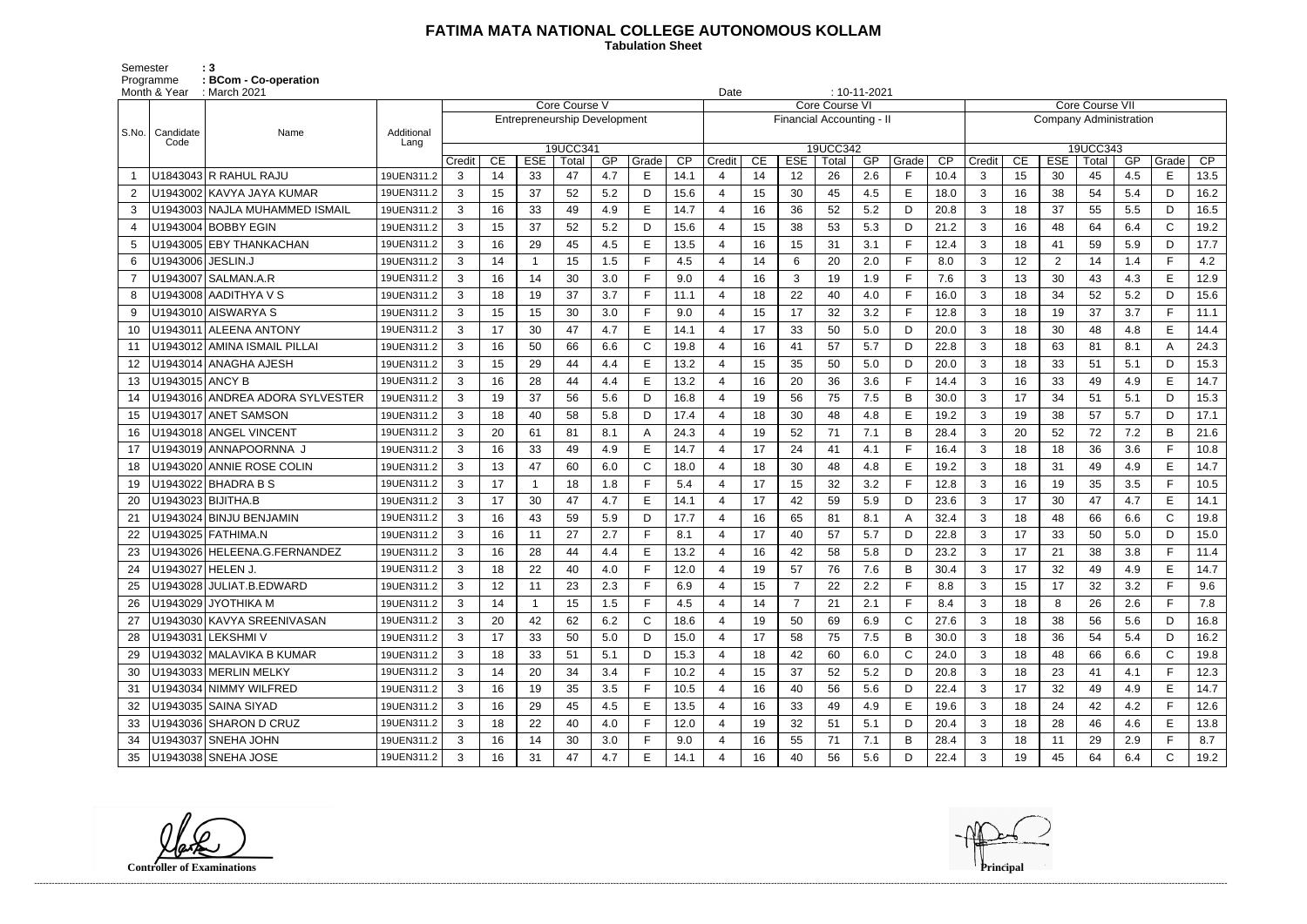|       |                   |                              | Core Course V      |               |                  |                                     |          |        |              | Core Course VI  |        |    |                           |          |     |              | <b>Core Course VII</b> |                               |                  |                              |          |     |              |      |
|-------|-------------------|------------------------------|--------------------|---------------|------------------|-------------------------------------|----------|--------|--------------|-----------------|--------|----|---------------------------|----------|-----|--------------|------------------------|-------------------------------|------------------|------------------------------|----------|-----|--------------|------|
|       |                   |                              |                    |               |                  | <b>Entrepreneurship Development</b> |          |        |              |                 |        |    | Financial Accounting - II |          |     |              |                        | <b>Company Administration</b> |                  |                              |          |     |              |      |
| S.No. | Candidate<br>Code | Name                         | Additional<br>Lang |               |                  |                                     |          |        |              |                 |        |    |                           |          |     |              |                        |                               |                  |                              |          |     |              |      |
|       |                   |                              |                    |               |                  |                                     | 19UCC341 |        |              |                 |        |    |                           | 19UCC342 |     |              |                        |                               |                  |                              | 19UCC343 |     |              |      |
|       |                   |                              |                    | Credit        | CE               | <b>ESE</b>                          | Total    | GP     | Grade<br>F.  | $\overline{CP}$ | Credit | CE | <b>ESE</b>                | Total    | GP  | Grade        | $\overline{CP}$        | Credit                        | CE               | <b>ESE</b><br>$\overline{7}$ | Total    | GP  | Grade<br>F.  | CP   |
| 36    | U1943039 SONY.N   |                              | 19UEN311.2         | $\mathcal{S}$ | 14               | $\overline{7}$                      | 21       | 2.1    |              | 6.3             |        | 16 | 30                        | 46       | 4.6 | E            | 18.4                   | 3                             | 16               |                              | 23       | 2.3 |              | 6.9  |
| 37    |                   | U1943040 THEREZA.P           | 19UEN311.2         | 3             | 14               | 15                                  | 29       | 2.9    | F.           | 8.7             |        | 14 | 30                        | 44       | 4.4 | E            | 17.6                   | 3                             | 14               | 35                           | 49       | 4.9 | E            | 14.7 |
| 38    |                   | U1943041 ABIN ANSIL          | 19UEN311.2         | 3             | 16               | 15                                  | 31       | 3.1    | Е            | 9.3             |        | 16 |                           | 20       | 2.0 | E            | 8.0                    | 3                             | 15               | 18                           | 33       | 3.3 | F.           | 9.9  |
| 39    | U1943042 ADHIL S  |                              | 19UEN311.2         | 3             | 15 <sub>15</sub> | 29                                  | 44       | 4.4    | E.           | 13.2            |        | 15 | 31                        | 46       | 4.6 | E            | 18.4                   | $\mathbf{3}$                  | 17               | 33                           | 50       | 5.0 | D            | 15.0 |
| 40    |                   | U1943043 ADHITHYA KRISHNAN U | 19UEN311.2         | 3             | 16               | 31                                  | 47       | 4.7    | Е            | 14.1            |        | 16 | 12                        | 28       | 2.8 | E            | 11.2                   | 3                             | 18               | 30                           | 48       | 4.8 | E            | 14.4 |
| 41    |                   | U1943044 AJEESH.Y            | 19UEN311.2         | 3             | 17               | 15                                  | 32       | 3.2    |              | 9.6             |        | 17 | 42                        | 59       | 5.9 | D            | 23.6                   | 3                             | 16               | 22                           | 38       | 3.8 | F.           | 11.4 |
| 42    | U1943046 AKHIL K  |                              | 19UEN311.2         | 3             | 16               | <b>MPra</b>                         |          | $\sim$ |              |                 |        | 16 | <b>MPra</b>               |          |     | E            |                        | 3                             | 15 <sup>15</sup> | <b>MPra</b>                  |          |     | E            |      |
| 43    |                   | U1943047 AMAL KRISHNAN A     | 19UEN311.2         | 3             | 15               | 16                                  | 31       | 3.1    | Е            | 9.3             |        | 15 | 34                        | 49       | 4.9 | E            | 19.6                   | 3                             | 15               | 29                           | 44       | 4.4 | E            | 13.2 |
| 44    |                   | U1943048 ARJUN M             | 19UEN311.2         | 3             | 19               | 44                                  | 63       | 6.3    | C.           | 18.9            |        | 19 | 47                        | 66       | 6.6 | C            | 26.4                   | 3                             | 18               | 59                           | 77       | 7.7 | B            | 23.1 |
| 45    |                   | U1943049 ARUNRAJ N           | 19UEN311.2         | 3             | 16               | 23                                  | 39       | 3.9    |              | 11.7            |        | 16 | 40                        | 56       | 5.6 | D            | 22.4                   | 3                             | 16               | 29                           | 45       | 4.5 | E            | 13.5 |
| 46    |                   | U1943050 ASWIN CHANDRAN      | 19UEN311.2         | 3             | 14               | 5                                   | 19       | 1.9    |              | 5.7             |        | 14 | 15                        | 29       | 2.9 | E            | 11.6                   | 3                             | 16               | 20                           | 36       | 3.6 | F.           | 10.8 |
| 47    | U1943051 BIJOY B  |                              | 19UEN311.2         | 3             | 17               | 28                                  | 45       | 4.5    | E            | 13.5            |        | 17 | 40                        | 57       | 5.7 | D            | 22.8                   | 3                             | 17               | 40                           | 57       | 5.7 | D            | 17.1 |
| 48    |                   | U1943052 GAVIN SUMESH        | 19UEN311.2         | 3             | 16               | 19                                  | 35       | 3.5    | Е            | 10.5            |        | 16 | 19                        | 35       | 3.5 | F            | 14.0                   | 3                             | 16               | 14                           | 30       | 3.0 | E.           | 9.0  |
| 49    |                   | U1943053 JAISON SINCLAIR     | 19UEN311.2         | 3             | 17               | 19                                  | 36       | 3.6    |              | 10.8            |        | 17 | 44                        | 61       | 6.1 | $\mathsf{C}$ | 24.4                   | 3                             | 15               | 17                           | 32       | 3.2 | Е            | 9.6  |
| 50    |                   | U1943054 KRISHNANUNNI S      | 19UEN311.2         | 3             | 15               | 5                                   | 20       | 2.0    | Е            | 6.0             |        | 15 | 17                        | 32       | 3.2 | E            | 12.8                   | 3                             | 18               | 28                           | 46       | 4.6 | E            | 13.8 |
| 51    |                   | U1943055 MERIL LALU          | 19UEN311.2         | 3             | 17               | 28                                  | 45       | 4.5    | E            | 13.5            |        | 18 | 47                        | 65       | 6.5 | $\mathsf{C}$ | 26.0                   | 3                             | 17               | 28                           | 45       | 4.5 | E            | 13.5 |
| 52    |                   | U1943056 NIKHESH R           | 19UEN311.2         | 3             | 16               | 5                                   | 21       | 2.1    | Е            | 6.3             |        | 16 | 17                        | 33       | 3.3 | E            | 13.2                   | 3                             | 16               | 20                           | 36       | 3.6 | E.           | 10.8 |
| 53    |                   | U1943057 ROHITH J            | 19UEN311.2         | 3             | 20               | 46                                  | 66       | 6.6    | $\mathsf{C}$ | 19.8            |        | 19 | 56                        | 75       | 7.5 | B            | 30.0                   | 3                             | 19               | 46                           | 65       | 6.5 | $\mathsf{C}$ | 19.5 |
| 54    |                   | U1943058 ROSHAN R B          | 19UEN311.2         | 3             | 16               | 28                                  | 44       | 4.4    | E            | 13.2            |        | 17 | 14                        | 31       | 3.1 | E            | 12.4                   | 3                             | 16               | 34                           | 50       | 5.0 | D            | 15.0 |
| 55    |                   | U1943059 SERGIN CHARLES      | 19UEN311.2         | 3             | 16               | 22                                  | 38       | 3.8    |              | 11.4            |        | 16 | 28                        | 44       | 4.4 | E            | 17.6                   | 3                             | 14               | 30                           | 44       | 4.4 | E            | 13.2 |
| 56    |                   | U1943060 SHAHUL MIRZAD I     | 19UEN311.2         | 3             | 15 <sub>1</sub>  | 13                                  | 28       | 2.8    |              | 8.4             |        | 15 | 23                        | 38       | 3.8 | E            | 15.2                   | 3                             | 14               | 12                           | 26       | 2.6 | Е            | 7.8  |

**Controller of Examinations Principal**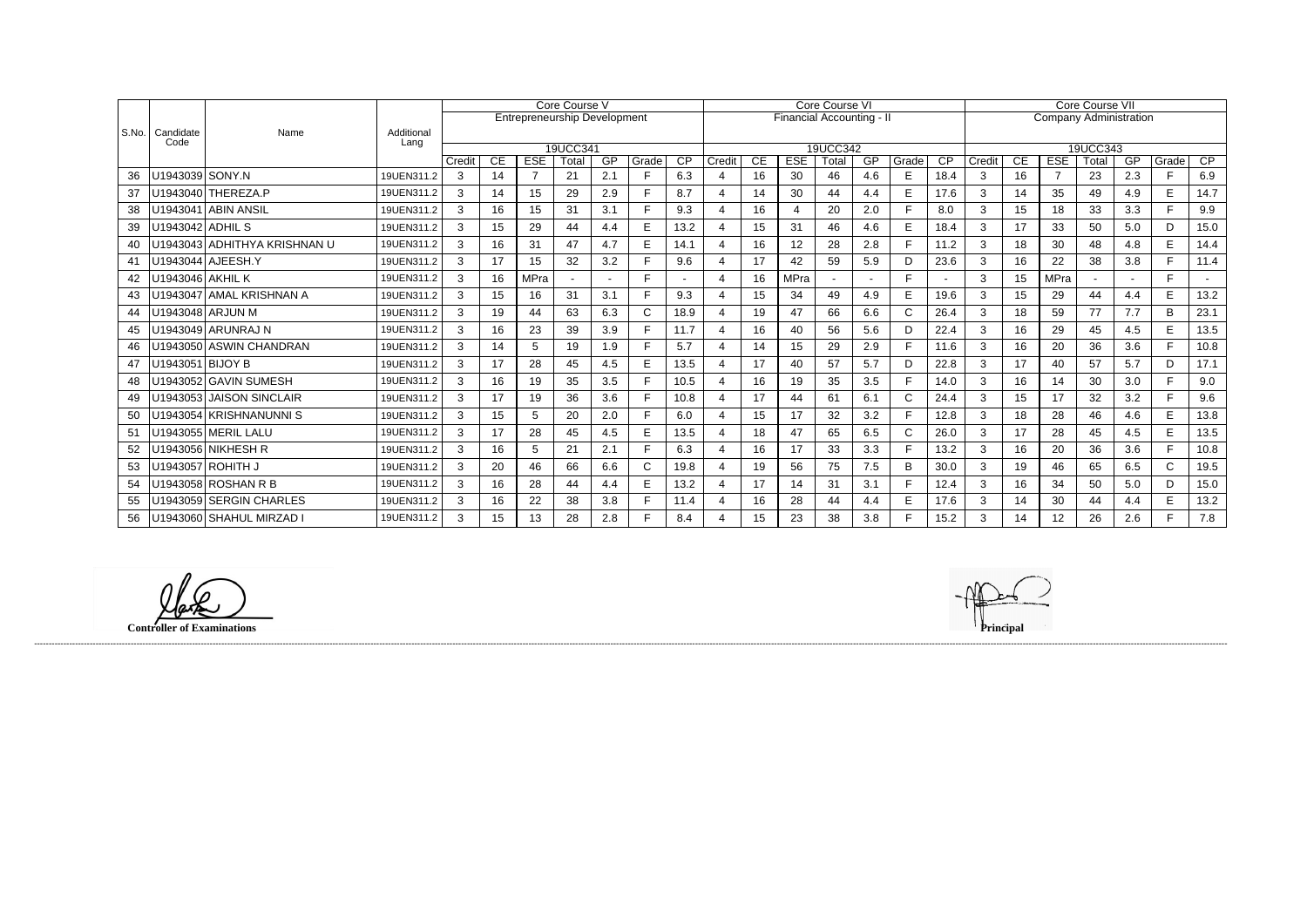|                |                   |                                 | <b>Complementary Course III</b> |   |                                                                                                                                              |                |            |     |              |      | <b>Elective Course I</b>   |    |    |    |     |              |      |  |
|----------------|-------------------|---------------------------------|---------------------------------|---|----------------------------------------------------------------------------------------------------------------------------------------------|----------------|------------|-----|--------------|------|----------------------------|----|----|----|-----|--------------|------|--|
|                |                   |                                 |                                 |   |                                                                                                                                              |                | E-Business |     |              |      | Principles of Co-operation |    |    |    |     |              |      |  |
| S.No.          | Candidate<br>Code | Name                            | Additional<br>Lang              |   |                                                                                                                                              |                |            |     |              |      |                            |    |    |    |     |              |      |  |
|                |                   |                                 |                                 |   | 19UCC331<br>19UCC361.2<br>CE<br><b>ESE</b><br>GP<br>Grade<br>$\overline{CP}$<br>CE<br><b>ESE</b><br>GP<br>Credit<br>Credit<br>Total<br>Total |                |            |     |              |      |                            |    |    |    |     | Grade        | CP   |  |
| -1             |                   | U1843043 R RAHUL RAJU           | 19UEN311.2                      | 3 | 15                                                                                                                                           | 20             | 35         | 3.5 | F            | 10.5 | 4                          | 14 | 28 | 42 | 4.2 | E            | 16.8 |  |
| 2              |                   | U1943002 KAVYA JAYA KUMAR       | 19UEN311.2                      | 3 | 16                                                                                                                                           | 28             | 44         | 4.4 | E            | 13.2 | 4                          | 15 | 45 | 60 | 6.0 | $\mathsf{C}$ | 24.0 |  |
| 3              |                   | U1943003 NAJLA MUHAMMED ISMAIL  | 19UEN311.2                      | 3 | 18                                                                                                                                           | 33             | 51         | 5.1 | D            | 15.3 | 4                          | 16 | 50 | 66 | 6.6 | C            | 26.4 |  |
| 4              |                   | U1943004 BOBBY EGIN             | 19UEN311.2                      | 3 | 16                                                                                                                                           | 32             | 48         | 4.8 | E            | 14.4 | 4                          | 15 | 52 | 67 | 6.7 | $\mathsf{C}$ | 26.8 |  |
| 5              |                   | U1943005 EBY THANKACHAN         | 19UEN311.2                      | 3 | 18                                                                                                                                           | 15             | 33         | 3.3 | F            | 9.9  | 4                          | 16 | 48 | 64 | 6.4 | C            | 25.6 |  |
| 6              | U1943006 JESLIN.J |                                 | 19UEN311.2                      | 3 | 12                                                                                                                                           | $\overline{7}$ | 19         | 1.9 | F            | 5.7  | 4                          | 14 | 9  | 23 | 2.3 | F            | 9.2  |  |
| $\overline{7}$ |                   | U1943007 SALMAN.A.R             | 19UEN311.2                      | 3 | 13                                                                                                                                           | $\overline{2}$ | 15         | 1.5 | F            | 4.5  | 4                          | 16 | 33 | 49 | 4.9 | E            | 19.6 |  |
| 8              |                   | U1943008 AADITHYA V S           | 19UEN311.2                      | 3 | 18                                                                                                                                           | 28             | 46         | 4.6 | E            | 13.8 | 4                          | 18 | 50 | 68 | 6.8 | $\mathsf{C}$ | 27.2 |  |
| 9              |                   | U1943010 AISWARYA S             | 19UEN311.2                      | 3 | 18                                                                                                                                           | 20             | 38         | 3.8 | F            | 11.4 | 4                          | 15 | 36 | 51 | 5.1 | D            | 20.4 |  |
| 10             |                   | U1943011 ALEENA ANTONY          | 19UEN311.2                      | 3 | 18                                                                                                                                           | 35             | 53         | 5.3 | D            | 15.9 | 4                          | 17 | 48 | 65 | 6.5 | C            | 26.0 |  |
| 11             |                   | U1943012 AMINA ISMAIL PILLAI    | 19UEN311.2                      | 3 | 18                                                                                                                                           | 55             | 73         | 7.3 | B            | 21.9 | 4                          | 16 | 57 | 73 | 7.3 | B            | 29.2 |  |
| 12             |                   | U1943014 ANAGHA AJESH           | 19UEN311.2                      | 3 | 18                                                                                                                                           | 36             | 54         | 5.4 | D            | 16.2 | 4                          | 15 | 60 | 75 | 7.5 | B            | 30.0 |  |
| 13             | U1943015 ANCY B   |                                 | 19UEN311.2                      | 3 | 16                                                                                                                                           | 41             | 57         | 5.7 | D            | 17.1 | 4                          | 16 | 34 | 50 | 5.0 | D            | 20.0 |  |
| 14             |                   | U1943016 ANDREA ADORA SYLVESTER | 19UEN311.2                      | 3 | 17                                                                                                                                           | 51             | 68         | 6.8 | $\mathsf{C}$ | 20.4 | 4                          | 19 | 60 | 79 | 7.9 | B            | 31.6 |  |
| 15             |                   | U1943017 ANET SAMSON            | 19UEN311.2                      | 3 | 18                                                                                                                                           | 50             | 68         | 6.8 | $\mathsf C$  | 20.4 | 4                          | 18 | 56 | 74 | 7.4 | B            | 29.6 |  |
| 16             |                   | U1943018 ANGEL VINCENT          | 19UEN311.2                      | 3 | 19                                                                                                                                           | 60             | 79         | 7.9 | B            | 23.7 | 4                          | 20 | 60 | 80 | 8.0 | Α            | 32.0 |  |
| 17             |                   | U1943019 ANNAPOORNNA J          | 19UEN311.2                      | 3 | 18                                                                                                                                           | 35             | 53         | 5.3 | D            | 15.9 | 4                          | 17 | 37 | 54 | 5.4 | D            | 21.6 |  |
| 18             |                   | U1943020 ANNIE ROSE COLIN       | 19UEN311.2                      | 3 | 18                                                                                                                                           | 35             | 53         | 5.3 | D            | 15.9 | 4                          | 18 | 39 | 57 | 5.7 | D            | 22.8 |  |
| 19             |                   | U1943022 BHADRA B S             | 19UEN311.2                      | 3 | 16                                                                                                                                           | 18             | 34         | 3.4 | F            | 10.2 | 4                          | 17 | 17 | 34 | 3.4 | F            | 13.6 |  |
| 20             |                   | U1943023 BIJITHA.B              | 19UEN311.2                      | 3 | 17                                                                                                                                           | 20             | 37         | 3.7 | F            | 11.1 | 4                          | 17 | 44 | 61 | 6.1 | C            | 24.4 |  |
| 21             |                   | U1943024 BINJU BENJAMIN         | 19UEN311.2                      | 3 | 18                                                                                                                                           | 45             | 63         | 6.3 | $\mathsf{C}$ | 18.9 | 4                          | 16 | 69 | 85 | 8.5 | Α            | 34.0 |  |
| 22             |                   | U1943025 FATHIMA.N              | 19UEN311.2                      | 3 | 17                                                                                                                                           | 11             | 28         | 2.8 | F            | 8.4  | 4                          | 17 | 30 | 47 | 4.7 | E            | 18.8 |  |
| 23             |                   | U1943026 HELEENA.G.FERNANDEZ    | 19UEN311.2                      | 3 | 17                                                                                                                                           | 28             | 45         | 4.5 | E            | 13.5 | 4                          | 16 | 37 | 53 | 5.3 | D            | 21.2 |  |
| 24             | U1943027 HELEN J. |                                 | 19UEN311.2                      | 3 | 17                                                                                                                                           | 30             | 47         | 4.7 | E            | 14.1 | 4                          | 19 | 50 | 69 | 6.9 | C            | 27.6 |  |
| 25             |                   | U1943028 JULIAT.B.EDWARD        | 19UEN311.2                      | 3 | 15                                                                                                                                           | 17             | 32         | 3.2 | F            | 9.6  | 4                          | 15 | 10 | 25 | 2.5 | F            | 10.0 |  |
| 26             |                   | U1943029 JYOTHIKA M             | 19UEN311.2                      | 3 | 18                                                                                                                                           | 10             | 28         | 2.8 | F            | 8.4  | 4                          | 14 | 0  | 14 | 1.4 | F            | 5.6  |  |
| 27             |                   | U1943030 KAVYA SREENIVASAN      | 19UEN311.2                      | 3 | 19                                                                                                                                           | 35             | 54         | 5.4 | D            | 16.2 | 4                          | 20 | 56 | 76 | 7.6 | B            | 30.4 |  |
| 28             |                   | U1943031 LEKSHMI V              | 19UEN311.2                      | 3 | 18                                                                                                                                           | 35             | 53         | 5.3 | D            | 15.9 | 4                          | 17 | 55 | 72 | 7.2 | B            | 28.8 |  |
| 29             |                   | U1943032 MALAVIKA B KUMAR       | 19UEN311.2                      | 3 | 18                                                                                                                                           | 40             | 58         | 5.8 | D            | 17.4 | 4                          | 18 | 48 | 66 | 6.6 | $\mathsf{C}$ | 26.4 |  |
| 30             |                   | U1943033 MERLIN MELKY           | 19UEN311.2                      | 3 | 18                                                                                                                                           | 32             | 50         | 5.0 | D            | 15.0 | 4                          | 15 | 36 | 51 | 5.1 | D            | 20.4 |  |
| 31             |                   | U1943034 NIMMY WILFRED          | 19UEN311.2                      | 3 | 17                                                                                                                                           | 28             | 45         | 4.5 | E            | 13.5 | 4                          | 16 | 46 | 62 | 6.2 | C            | 24.8 |  |
| 32             |                   | U1943035 SAINA SIYAD            | 19UEN311.2                      | 3 | 18                                                                                                                                           | 35             | 53         | 5.3 | D            | 15.9 | 4                          | 16 | 41 | 57 | 5.7 | D            | 22.8 |  |
| 33             |                   | U1943036 SHARON D CRUZ          | 19UEN311.2                      | 3 | 18                                                                                                                                           | 52             | 70         | 7.0 | B            | 21.0 | 4                          | 19 | 66 | 85 | 8.5 | A            | 34.0 |  |
| 34             |                   | U1943037 SNEHA JOHN             | 19UEN311.2                      | 3 | 18                                                                                                                                           | 16             | 34         | 3.4 | F            | 10.2 | 4                          | 16 | 21 | 37 | 3.7 | F            | 14.8 |  |
| 35             |                   | U1943038 SNEHA JOSE             | 19UEN311.2                      | 3 | 19                                                                                                                                           | 50             | 69         | 6.9 | C            | 20.7 | 4                          | 20 | 47 | 67 | 6.7 | C            | 26.8 |  |

**Controller of Examinations Principal**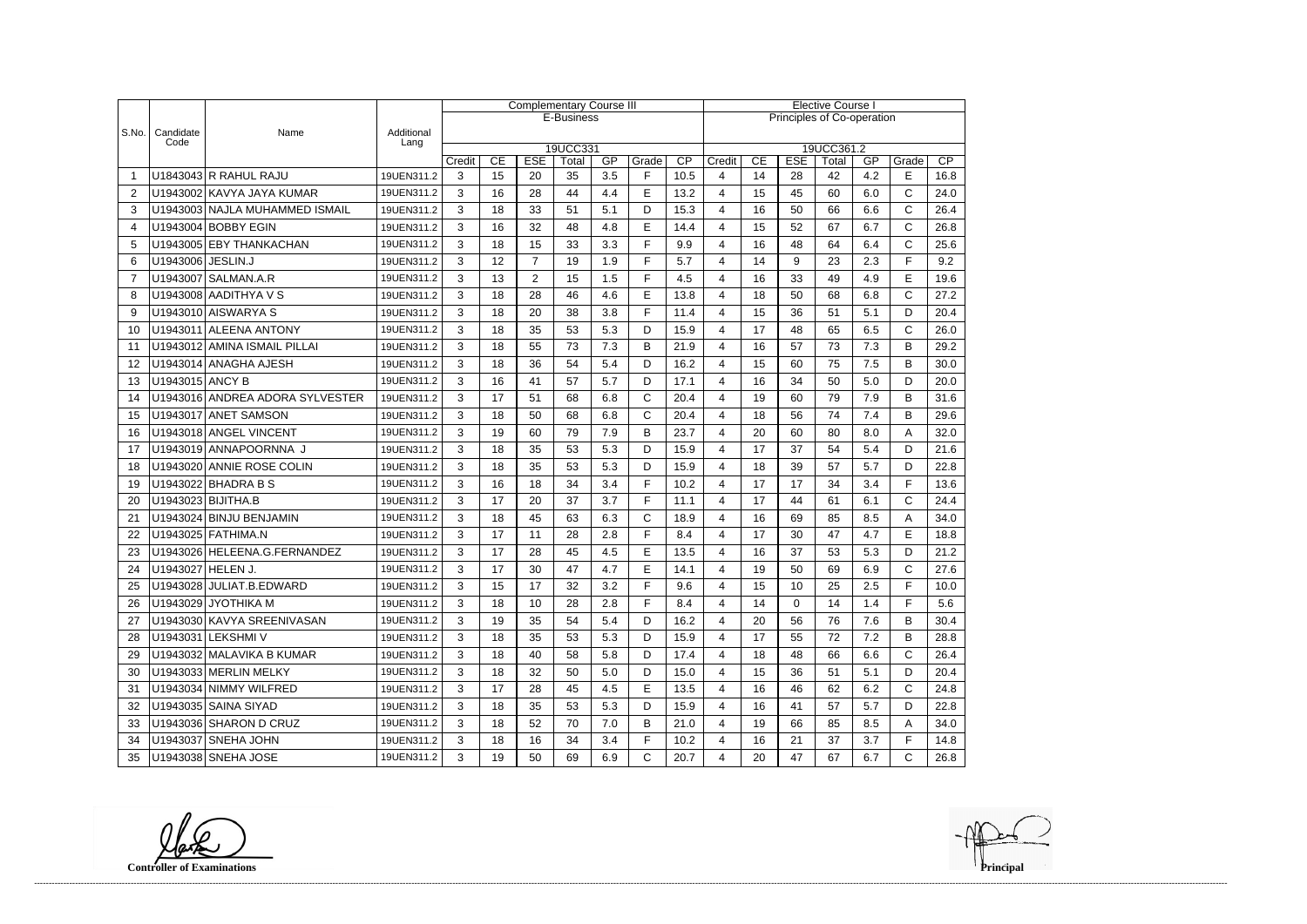|       |                   |                              |                    |        |    |             | <b>Complementary Course III</b> |     |            | <b>Elective Course I</b> |                |    |                            |            |     |             |                 |
|-------|-------------------|------------------------------|--------------------|--------|----|-------------|---------------------------------|-----|------------|--------------------------|----------------|----|----------------------------|------------|-----|-------------|-----------------|
|       |                   |                              |                    |        |    |             | E-Business                      |     |            |                          |                |    | Principles of Co-operation |            |     |             |                 |
| S.No. | Candidate<br>Code | Name                         | Additional<br>Lang |        |    |             |                                 |     |            |                          |                |    |                            |            |     |             |                 |
|       |                   |                              |                    |        |    |             | 19UCC331                        |     |            |                          |                |    |                            | 19UCC361.2 |     |             |                 |
|       |                   |                              |                    | Credit | CE | <b>ESE</b>  | Total                           | GP  | Grade<br>F | $\overline{CP}$          | Credit         | CE | <b>ESE</b>                 | Total      | GP  | Grade<br>F. | $\overline{CP}$ |
| 36    | U1943039 SONY.N   |                              | 19UEN311.2         | 3      | 16 | 9           | 25                              | 2.5 |            | 7.5                      | 4              | 14 | $\overline{2}$             | 16         | 1.6 |             | 6.4             |
| 37    |                   | U1943040 THEREZA.P           | 19UEN311.2         | 3      | 14 | 28          | 42                              | 4.2 | E          | 12.6                     | 4              | 14 | 45                         | 59         | 5.9 | D           | 23.6            |
| 38    |                   | U1943041 ABIN ANSIL          | 19UEN311.2         | 3      | 15 | 5           | 20                              | 2.0 | F          | 6.0                      | 4              | 16 | 0                          | 16         | 1.6 | F.          | 6.4             |
| 39    | U1943042 ADHIL S  |                              | 19UEN311.2         | 3      | 17 | 50          | 67                              | 6.7 | C          | 20.1                     | $\overline{4}$ | 15 | 43                         | 58         | 5.8 | D           | 23.2            |
| 40    |                   | U1943043 ADHITHYA KRISHNAN U | 19UEN311.2         | 3      | 18 | 51          | 69                              | 6.9 | C.         | 20.7                     | 4              | 16 | 40                         | 56         | 5.6 | D           | 22.4            |
| 41    |                   | U1943044 AJEESH.Y            | 19UEN311.2         | 3      | 16 | 42          | 58                              | 5.8 | D          | 17.4                     | $\overline{4}$ | 17 | 41                         | 58         | 5.8 | D           | 23.2            |
| 42    | U1943046 AKHIL K  |                              | 19UEN311.2         | 3      | 15 | <b>MPra</b> | $\sim$                          |     | F.         | $\overline{a}$           | $\overline{4}$ | 16 | MPra                       |            |     | F.          | $\sim$          |
| 43    |                   | U1943047 AMAL KRISHNAN A     | 19UEN311.2         | 3      | 15 | 45          | 60                              | 6.0 | C.         | 18.0                     | $\overline{4}$ | 15 | 44                         | 59         | 5.9 | D           | 23.6            |
| 44    |                   | U1943048 ARJUN M             | 19UEN311.2         | 3      | 18 | 47          | 65                              | 6.5 | C.         | 19.5                     | 4              | 19 | 58                         | 77         | 7.7 | B           | 30.8            |
| 45    |                   | U1943049 ARUNRAJ N           | 19UEN311.2         | 3      | 15 | 22          | 37                              | 3.7 | F          | 11.1                     | 4              | 16 | 46                         | 62         | 6.2 | C           | 24.8            |
| 46    |                   | U1943050 ASWIN CHANDRAN      | 19UEN311.2         | 3      | 16 | 21          | 37                              | 3.7 | F          | 11.1                     | 4              | 14 | 8                          | 22         | 2.2 | F           | 8.8             |
| 47    | U1943051 BIJOY B  |                              | 19UEN311.2         | 3      | 17 | 37          | 54                              | 5.4 | D          | 16.2                     | 4              | 17 | 47                         | 64         | 6.4 | C           | 25.6            |
| 48    |                   | U1943052 GAVIN SUMESH        | 19UEN311.2         | 3      | 16 | 30          | 46                              | 4.6 | E.         | 13.8                     | 4              | 16 | 31                         | 47         | 4.7 | E           | 18.8            |
| 49    | U1943053          | <b>JAISON SINCLAIR</b>       | 19UEN311.2         | 3      | 17 | 33          | 50                              | 5.0 | D          | 15.0                     | 4              | 17 | 32                         | 49         | 4.9 | E           | 19.6            |
| 50    |                   | U1943054 KRISHNANUNNI S      | 19UEN311.2         | 3      | 18 | 28          | 46                              | 4.6 | E          | 13.8                     | $\overline{4}$ | 15 | 28                         | 43         | 4.3 | E           | 17.2            |
| 51    |                   | U1943055 MERIL LALU          | 19UEN311.2         | 3      | 17 | 35          | 52                              | 5.2 | D          | 15.6                     | $\overline{4}$ | 18 | 42                         | 60         | 6.0 | C           | 24.0            |
| 52    |                   | U1943056 NIKHESH R           | 19UEN311.2         | 3      | 16 | 28          | 44                              | 4.4 | E          | 13.2                     | 4              | 16 | 34                         | 50         | 5.0 | D           | 20.0            |
| 53    |                   | U1943057 ROHITH J            | 19UEN311.2         | 3      | 19 | 51          | 70                              | 7.0 | B          | 21.0                     | 4              | 20 | 57                         | 77         | 7.7 | B           | 30.8            |
| 54    |                   | U1943058 ROSHAN R B          | 19UEN311.2         | 3      | 16 | 28          | 44                              | 4.4 | E          | 13.2                     | 4              | 17 | 34                         | 51         | 5.1 | D           | 20.4            |
| 55    |                   | U1943059 SERGIN CHARLES      | 19UEN311.2         | 3      | 14 | 44          | 58                              | 5.8 | D          | 17.4                     | $\overline{4}$ | 16 | 37                         | 53         | 5.3 | D           | 21.2            |
| 56    |                   | U1943060 SHAHUL MIRZAD I     | 19UEN311.2         | 3      | 14 | 28          | 42                              | 4.2 | E          | 12.6                     | 4              | 15 | 16                         | 31         | 3.1 | F           | 12.4            |

**Controller of Examinations Principal**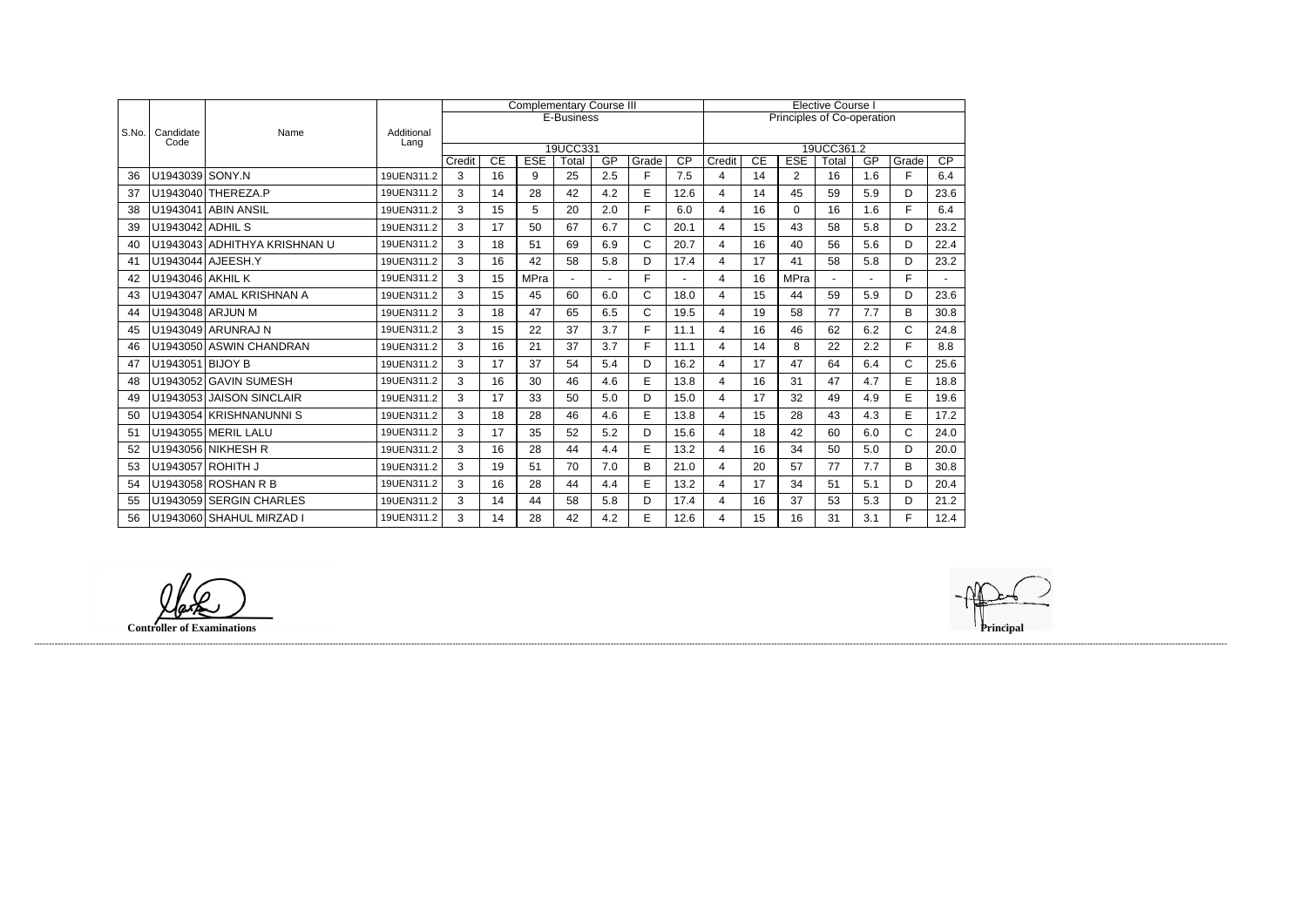|                |                   | Language Course V               |                    |        |                 |             |       |     |              |                 |                |                          |              |               |  |
|----------------|-------------------|---------------------------------|--------------------|--------|-----------------|-------------|-------|-----|--------------|-----------------|----------------|--------------------------|--------------|---------------|--|
|                |                   |                                 |                    |        |                 |             |       |     |              |                 |                |                          |              |               |  |
| S.No.          | Candidate<br>Code | Name                            | Additional<br>Lang |        |                 |             |       |     |              |                 | Total          | <b>SCPA</b>              | Grade        | Result        |  |
|                |                   |                                 |                    | Credit | $\overline{CE}$ | <b>ESE</b>  | Total | GP  | Grade        | $\overline{CP}$ |                |                          |              |               |  |
| $\overline{1}$ |                   | U1843043 R RAHUL RAJU           | 19UEN311.2         | 4      | 14              | 30          | 44    | 4.4 | E            | 17.6            |                | $\sim$                   | F            | <b>FAILED</b> |  |
| 2              |                   | U1943002 KAVYA JAYA KUMAR       | 19UEN311.2         | 4      | 16              | 57          | 73    | 7.3 | B            | 29.2            | 116.2          | 5.53                     | D            | <b>PASSED</b> |  |
| 3              |                   | U1943003 NAJLA MUHAMMED ISMAIL  | 19UEN311.2         | 4      | 16              | 62          | 78    | 7.8 | B            | 31.2            | 124.9          | 5.95                     | D            | <b>PASSED</b> |  |
| 4              |                   | U1943004 BOBBY EGIN             | 19UEN311.2         | 4      | 15              | 66          | 81    | 8.1 | Α            | 32.4            | 129.6          | 6.17                     | $\mathsf{C}$ | PASSED        |  |
| 5              |                   | U1943005 EBY THANKACHAN         | 19UEN311.2         | 4      | 16              | 30          | 46    | 4.6 | E            | 18.4            | $\blacksquare$ | $\blacksquare$           | F            | <b>FAILED</b> |  |
| 6              | U1943006 JESLIN.J |                                 | 19UEN311.2         | 4      | 15              | 9           | 24    | 2.4 | F            | 9.6             |                |                          | F            | <b>FAILED</b> |  |
| $\overline{7}$ |                   | U1943007 SALMAN.A.R             | 19UEN311.2         | 4      | 16              | 6           | 22    | 2.2 | F            | 8.8             | $\blacksquare$ |                          | F            | <b>FAILED</b> |  |
| 8              |                   | U1943008 AADITHYA V S           | 19UEN311.2         | 4      | 18              | 41          | 59    | 5.9 | D            | 23.6            | $\blacksquare$ | $\blacksquare$           | F            | <b>FAILED</b> |  |
| 9              |                   | U1943010 AISWARYA S             | 19UEN311.2         | 4      | 15              | 52          | 67    | 6.7 | C            | 26.8            |                |                          | F            | <b>FAILED</b> |  |
| 10             |                   | U1943011 ALEENA ANTONY          | 19UEN311.2         | 4      | 18              | 60          | 78    | 7.8 | B            | 31.2            | 121.6          | 5.79                     | D            | PASSED        |  |
| 11             |                   | U1943012 AMINA ISMAIL PILLAI    | 19UEN311.2         | 4      | 17              | 66          | 83    | 8.3 | A            | 33.2            | 151.2          | 7.20                     | B            | PASSED        |  |
| 12             |                   | U1943014 ANAGHA AJESH           | 19UEN311.2         | 4      | 16              | 63          | 79    | 7.9 | B            | 31.6            | 126.3          | 6.01                     | $\mathsf C$  | <b>PASSED</b> |  |
| 13             | U1943015 ANCY B   |                                 | 19UEN311.2         | 4      | 16              | 58          | 74    | 7.4 | B            | 29.6            |                |                          | F            | <b>FAILED</b> |  |
| 14             |                   | U1943016 ANDREA ADORA SYLVESTER | 19UEN311.2         | 4      | 19              | 71          | 90    | 9.0 | $A+$         | 36.0            | 150.1          | 7.15                     | B            | PASSED        |  |
| 15             |                   | U1943017 ANET SAMSON            | 19UEN311.2         | 4      | 18              | 67          | 85    | 8.5 | Α            | 34.0            | 137.7          | 6.56                     | $\mathsf{C}$ | PASSED        |  |
| 16             |                   | U1943018 ANGEL VINCENT          | 19UEN311.2         | 4      | 19              | 66          | 85    | 8.5 | Α            | 34.0            | 164.0          | 7.81                     | B            | PASSED        |  |
| 17             |                   | U1943019 ANNAPOORNNA J          | 19UEN311.2         | 4      | 16              | 60          | 76    | 7.6 | B            | 30.4            |                |                          | F            | <b>FAILED</b> |  |
| 18             |                   | U1943020 ANNIE ROSE COLIN       | 19UEN311.2         | 4      | 15              | 62          | 77    | 7.7 | B            | 30.8            | 121.4          | 5.78                     | D            | <b>PASSED</b> |  |
| 19             |                   | U1943022 BHADRA B S             | 19UEN311.2         | 4      | 18              | 38          | 56    | 5.6 | D            | 22.4            | $\blacksquare$ | $\sim$                   | F            | <b>FAILED</b> |  |
| 20             |                   | U1943023 BIJITHA.B              | 19UEN311.2         | 4      | 17              | 46          | 63    | 6.3 | C            | 25.2            | $\blacksquare$ | $\blacksquare$           | F            | <b>FAILED</b> |  |
| 21             |                   | U1943024 BINJU BENJAMIN         | 19UEN311.2         | 4      | 17              | 71          | 88    | 8.8 | A            | 35.2            | 158.0          | 7.52                     | B            | <b>PASSED</b> |  |
| 22             |                   | U1943025 FATHIMA.N              | 19UEN311.2         | 4      | 16              | 56          | 72    | 7.2 | B            | 28.8            | $\blacksquare$ | ä,                       | F            | <b>FAILED</b> |  |
| 23             |                   | U1943026 HELEENA.G.FERNANDEZ    | 19UEN311.2         | 4      | 16              | 58          | 74    | 7.4 | B            | 29.6            | $\blacksquare$ | $\overline{\phantom{a}}$ | F            | <b>FAILED</b> |  |
| 24             | U1943027 HELEN J. |                                 | 19UEN311.2         | 4      | 18              | 50          | 68    | 6.8 | $\mathsf{C}$ | 27.2            | $\blacksquare$ |                          | F            | <b>FAILED</b> |  |
| 25             |                   | U1943028 JULIAT.B.EDWARD        | 19UEN311.2         | 4      | 15              | 28          | 43    | 4.3 | E            | 17.2            | $\sim$         | $\sim$                   | F            | <b>FAILED</b> |  |
| 26             |                   | U1943029 JYOTHIKA M             | 19UEN311.2         | 4      | 14              | $\mathbf 1$ | 15    | 1.5 | F            | 6.0             |                |                          | F            | <b>FAILED</b> |  |
| 27             |                   | U1943030 KAVYA SREENIVASAN      | 19UEN311.2         | 4      | 19              | 69          | 88    | 8.8 | A            | 35.2            | 144.8          | 6.90                     | C            | PASSED        |  |
| 28             |                   | U1943031 LEKSHMI V              | 19UEN311.2         | 4      | 17              | 59          | 76    | 7.6 | B            | 30.4            | 136.3          | 6.49                     | С            | PASSED        |  |
| 29             |                   | U1943032 MALAVIKA B KUMAR       | 19UEN311.2         | 4      | 18              | 55          | 73    | 7.3 | B            | 29.2            | 132.1          | 6.29                     | $\mathsf{C}$ | <b>PASSED</b> |  |
| 30             |                   | U1943033 MERLIN MELKY           | 19UEN311.2         | 4      | 16              | 47          | 63    | 6.3 | C            | 25.2            | $\sim$         | $\blacksquare$           | F            | <b>FAILED</b> |  |
| 31             |                   | U1943034 NIMMY WILFRED          | 19UEN311.2         | 4      | 16              | 33          | 49    | 4.9 | E.           | 19.6            | $\sim$         |                          | F            | <b>FAILED</b> |  |
| 32             |                   | U1943035 SAINA SIYAD            | 19UEN311.2         | 4      | 17              | 64          | 81    | 8.1 | Α            | 32.4            | $\blacksquare$ |                          | F            | <b>FAILED</b> |  |
| 33             |                   | U1943036 SHARON D CRUZ          | 19UEN311.2         | 4      | 18              | 63          | 81    | 8.1 | A            | 32.4            | $\sim$         | $\overline{\phantom{a}}$ | F            | <b>FAILED</b> |  |
| 34             |                   | U1943037 SNEHA JOHN             | 19UEN311.2         | 4      | 16              | 38          | 54    | 5.4 | D            | 21.6            | $\sim$         |                          | F            | <b>FAILED</b> |  |
| 35             |                   | U1943038 SNEHA JOSE             | 19UEN311.2         | 4      | 18              | 58          | 76    | 7.6 | B            | 30.4            | 133.6          | 6.36                     | С            | <b>PASSED</b> |  |

**Controller of Examinations Principal**